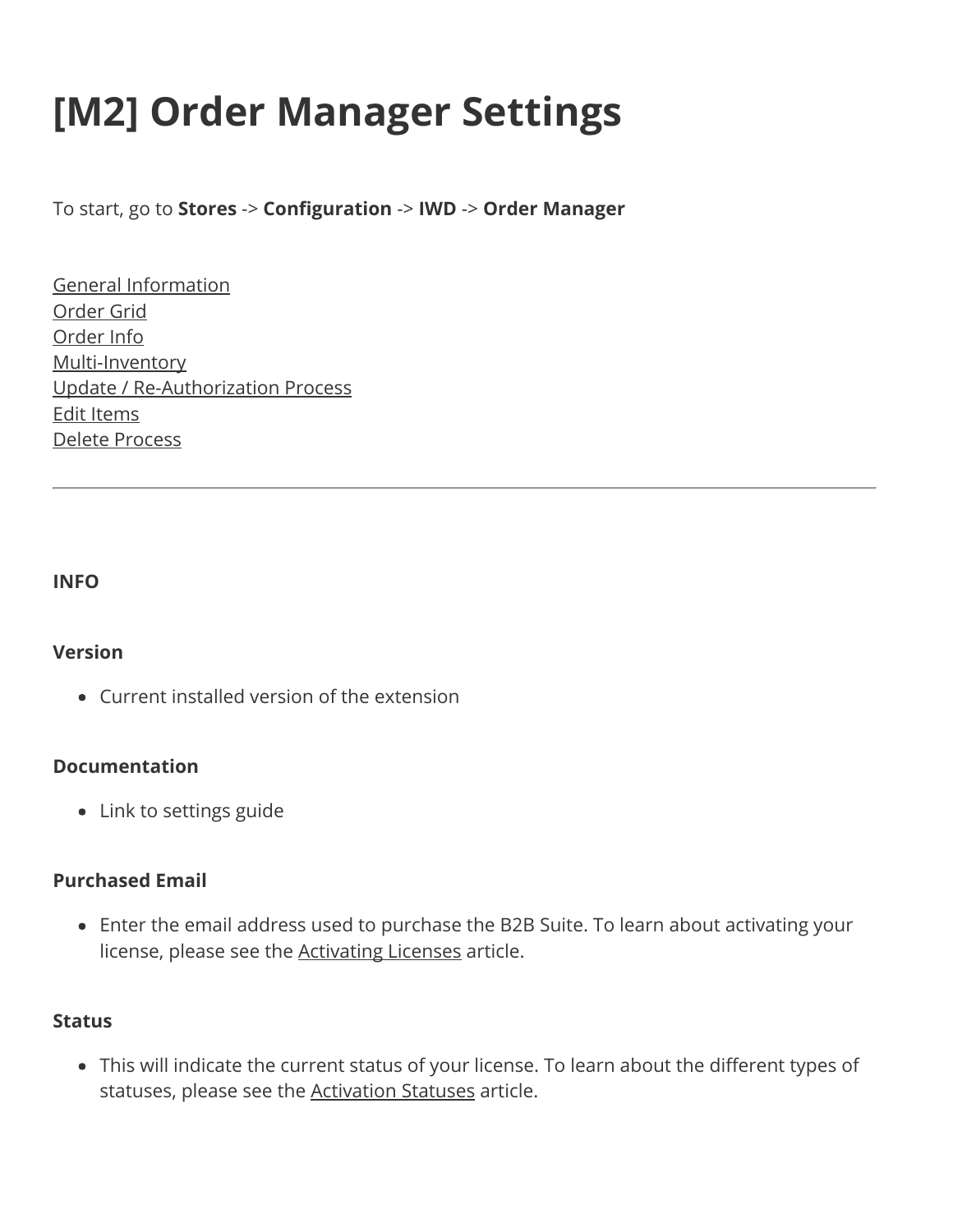#### <span id="page-1-0"></span>**GENERAL**

# **Enable**

Activate the Order Manager solution for your store

# **Allow Edit Order With Status**

Specify the order statuses that are permitted to be edited. For example, orders with the status 'Pending' can be edited

# **Apply Shipping Amount Automatically**

Update the order's shipping amount automatically after updating the shipping address or items ordered.

# **Edit Coupon Code**

Control if a coupon code can be applied / removed / or replaced on an order

# <span id="page-1-1"></span>**ORDER GRID**

# **Enable Order Grid Totals**

Enable / disable showing sales totals at the bottom of your order table.

# **Order Grid Totals**

Select which order totals you would like to appear at the bottom of your order table

#### <span id="page-1-2"></span>**ORDER INFO**

**Edit State**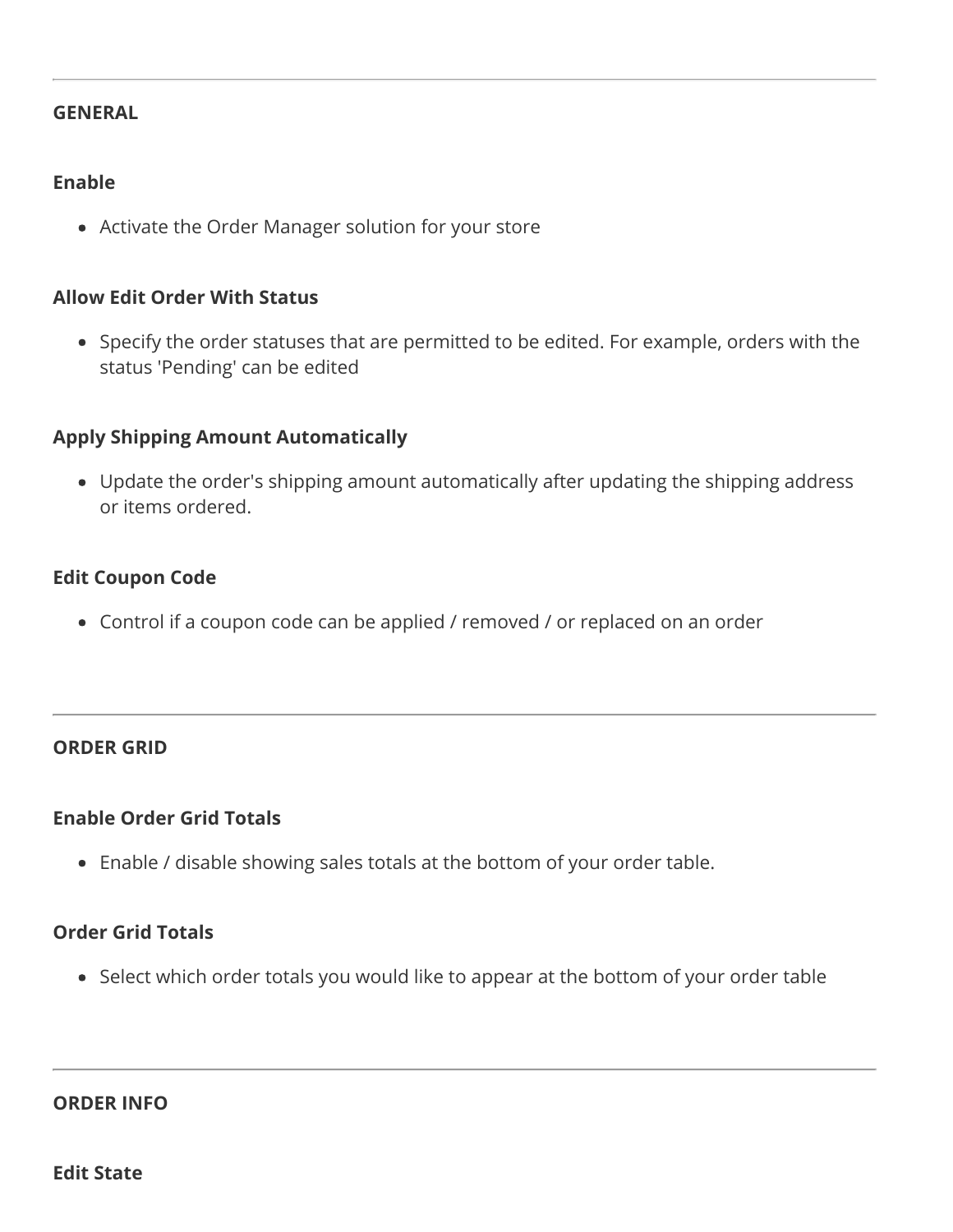• Specify if the order state can be modified

#### <span id="page-2-0"></span>**MULTI INVENTORY**

#### **Enable**

Enable the ability to create multiple inventory sources and assign different inventory levels per product, per source

# <span id="page-2-1"></span>**UPDATE / RE-AUTHORIZATION PROCESS**

#### **Updating Invoices**

Specify how an order's invoice is updated if the modification to the order increases the total of the order. Either create a new invoice or delete existing invoices and create a new one

# **Updating Shipments**

Specify how an order's shipments is updated if the modification to the order increases the total of the order. Either create a new shipment, delete existing shipments and create a new one, or do not adjust shipments

# <span id="page-2-2"></span>**EDIT ITEMS**

#### **Validate Inventory**

Set to 'Yes' to validate sufficient inventory levels when increasing the QTY of an ordered product

#### **Return Item to Stock**